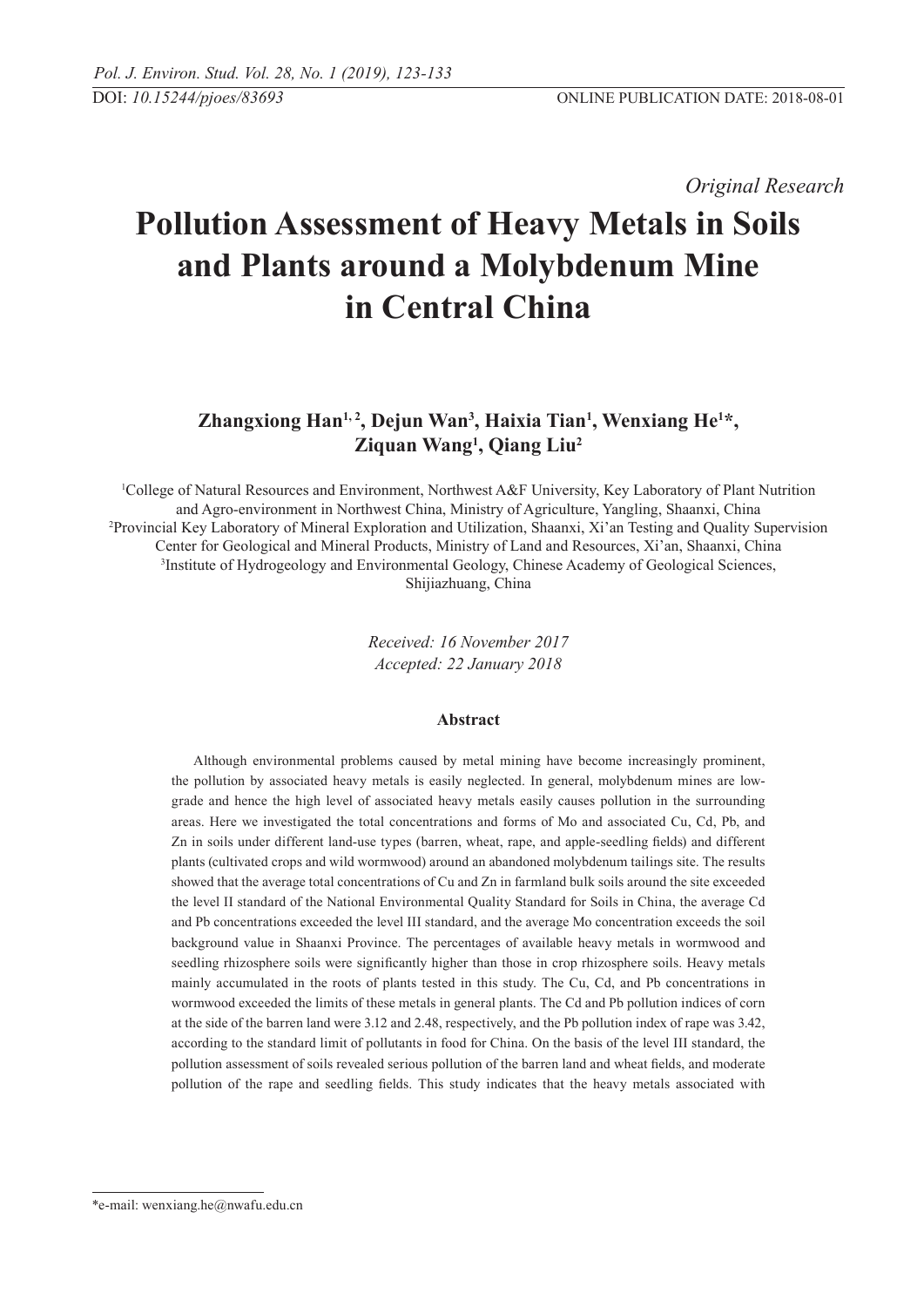the molybdenum mine have polluted the surrounding soils and plants, of which pollution of the barren land is the most serious.

**Keywords**: molybdenum mine, heavy metal pollution, bulk soil, rhizosphere soil, plants

#### **Introduction**

The development of mineral resources has created enormous material wealth, but it has also brought with it a series of ecological and environmental problems, such as soil, groundwater, and atmospheric pollution. Heavymetal pollution has become a serious environmental problem around mining areas [1-3]. Studies of heavymetal pollution in mining areas have mainly focused on the mined elements [4]; the associated heavy metals, which are important environmental pollutants that lower the mining grade, have mostly been ignored. In China, heavy-metal mineral resources are widely distributed in rich minerals and reserves, and most of these resources have associated heavy-metal pollutants. Studying the influence of these associated heavy-metal pollutants and their interactions with plants can reveal the pollution of the mining area more accurately.

In general, molybdenum mines are low grade, even if a molybdenum-nickel mine has higher contents of Mo within the range of 0.20-8.17% [5-6]. The heavy-metal pollutants associated with molybdenum mines include various valuable elements, such as Cu, W, Au, Ag, Fe, Pb, Cd, and As, of which Cd, Cu, and Pb are major pollutants of the molybdenum mine [8]. In the mining process, many associated heavy metals may enter the soil with differentiation of the slag. Cd, Pb, and other heavy metals are usually piled up with the tailings slag in the molybdenum mining area [7]. If these elements are handled improperly, they can enter into the soil, and when their soil concentration exceeds a certain limit, these elements cause plant stress.

Plant availability, toxicity, migration, and transformation abilities of heavy metals associated with molybdenum mines are all related to their existing forms [8-9]. Through weathering, rainwater dripping, and filtration, the soluble fraction of heavy metals in the tailings slag diffuses to the interface with the atmosphere or water flow and then enters into the soils and water bodies, polluting the soils and plants. Such pollution is mainly caused by the water-soluble, exchangeable form and carbonate-bound form of toxic metals [10]. Therefore, analysis of the form of associated heavy metals in bulk soils, rhizosphere soils, and plants around molybdenum mines is necessary to reveal the transport mechanism of these metals between soils and plants, and further provide evidence for implementing governance schemes for polluted soils.

To date, studies of heavy-metal pollution in molybdenum mines have mainly focused on the environmental problems caused by mining activity [11] and the total amount of heavy-metal pollutants in the mining area [7]. The distribution of major heavy metals (e.g., Cu, Cd, Pb, and Zn) associated with the molybdenum mine is unclear in bulk soils with different uses, rhizosphere soils, and plants. To reveal the mechanism of heavy-metal pollution in the molybdenum mining area clearly, we must further study: (1) the existing forms of Mo and the associated heavy metals and their variations in bulk soils and rhizosphere soils around the molybdenum mining area, and the distribution and form changes of these elements after entering into plants; and (2) the influence of Mo on the associated heavy metals in the stress process of plants and its transport mechanism from soils to plants.

The reserves of the molybdenum mines in Shaanxi Province account for 13.6% of the total national reserves, ranking second in China [12]. Despite long-term extensive mining, there are relatively few studies on the pollution mechanisms of the heavy metals associated with the molybdenum tailings. Existing studies have not fully considered the action mechanism of Mo on the associated heavy metals, or the influence of different land-use types on the soils [7], making it difficult to make comprehensive use of molybdenum tailings. Luonan is an important molybdenum mining area in Shaanxi Province. Studies in this area have focused on the supergene geochemical characteristics of heavy metals in the tailings slag [7]. There are no studies on the distribution of the different forms of these heavy metals in bulk soils and rhizosphere soils, and their ecological function in crops, or pollution assessments of the soil environment and crops after the toxic metals have entered the crop system.

In this study, we analyzed the total concentrations and existing forms of Mo and associated heavy metals (Cu, Cd, Pb, and Zn) in bulk soils with different farmlanduse types, rhizosphere soils, and plants around a typical molybdenum mining area (Huanglongpu molybdenum mine) in Luonan. We investigated their migration characteristics in the soil-plant system and explored the transport mechanism between the soils and plants. A pollution assessment of the associated heavy metals was conducted to provide technical support for the governance and remediation of soil pollution in molybdenum mines and similar areas. The results have broad application prospects.

# **Materials and Methods**

#### Site Description

The study area is located in Huanglongpu, Luonan, Shaanxi Province (34°22′ N, 110°01′ E). It is in the north temperate zone, which has a warm-temperate humid climate. The average annual temperature, annual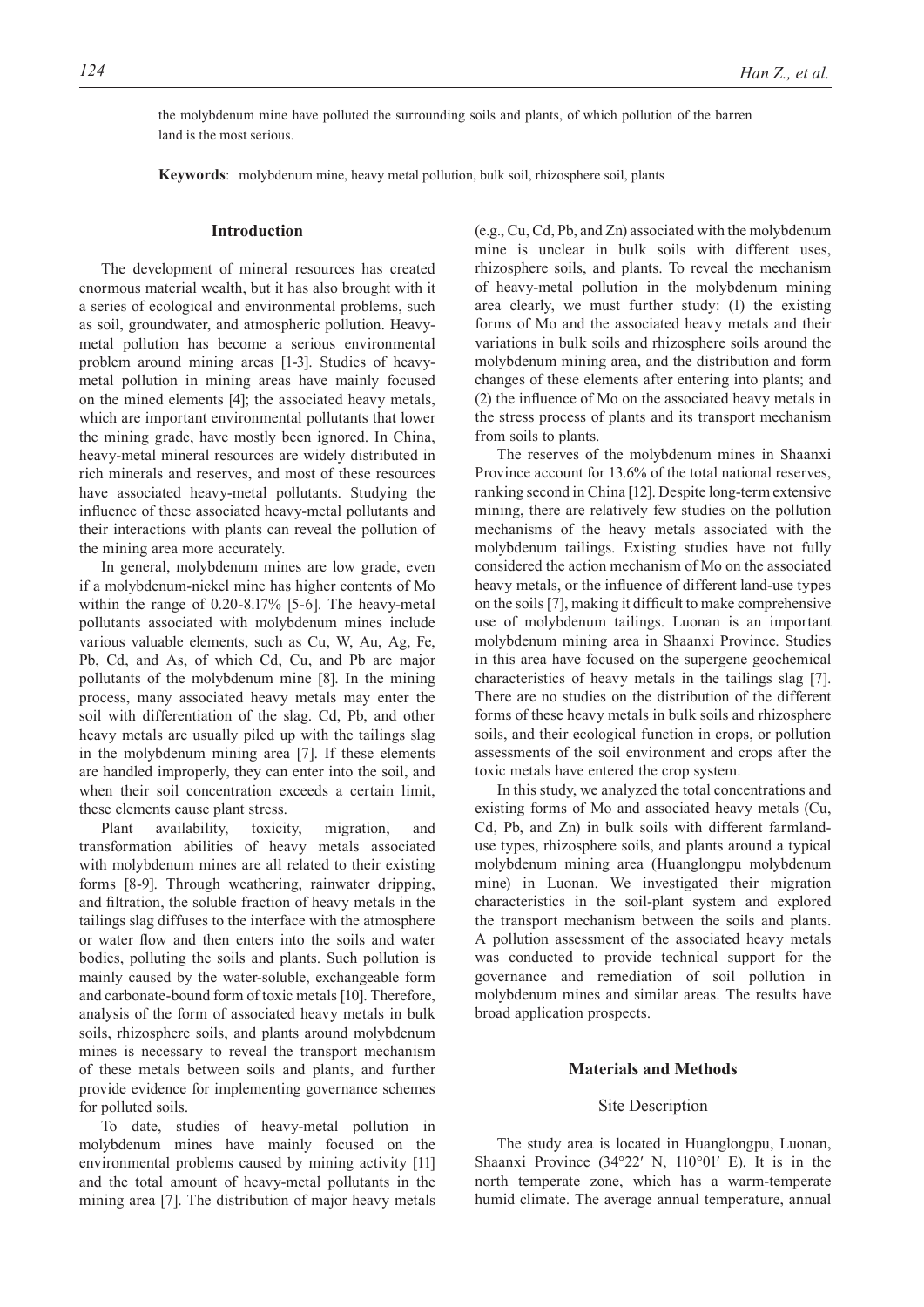precipitation, and soil pH are 11.5ºC, 754.8 mm, and 7.20, respectively. The Huanglongpu molybdenum mining area was developed for mining from the 1970s, and most mines have now been abandoned. There are many agricultural fields around the mining area, and the soil is dominated by yellow brown soil. Crops are mainly rape, wheat, corn, and potatoes, of which rape and wheat are the most typical species.

# Sample Collection and Processing

We selected 3 barren lands, 4 wheat fields, 3 rape fields, and 3 apple-seedling fields, with areas of 500-1,000 m<sup>2</sup>, 1,200-4,000 m<sup>2</sup>, 600-2,000 m<sup>2</sup>, and 3,000-5,000 m2 , respectively, for each field. All fields were within 2 km of the mining area. At the end of May 2014, we collected 0-20 cm soil samples from each field with an auger (8 cm inner diameter), as well as plant samples manually. Corn was collected 15 d later due to different ripening times of the crops. Bulk soils were collected from the barren land and between two ridges of wheat, rape, or 1.5-year-old apple seedlings. Rhizosphere soils were obtained from 0-4 mm soil of plant roots. Cultivated plants commonly grown in the local area were sampled, including corn (*Zea mays* L.) variety Yuanyu 16 (at the side of barren land), wheat (*Triticum aestivum* L.) variety Xiaoyan 22, rape (*Vitis vinifera* L.) variety Zaqin Rape No.1, and apple (*Malus domestica*) variety M9T337. Wormwood (*Artemisia absinthium*) was collected as a wild plant.

At each sampling site, 3 soil samples and 4 plants (cultivated or wild) were collected at random and mixed into one sample. After air drying and impurity removal, soil samples were broken into pieces, ground, and passed through a 100-mesh nylon sieve into a plastic bottle. The same procedure was performed for bulk and rhizosphere soils. Corn, wheat, and rape plants were divided into root, shoot, and grain, while wormwood plants and apple seedlings were divided into root and shoot. Each portion of plant samples was rinsed repeatedly with deionized water to remove surface dust. The plant samples were deactivated in an oven at 80ºC for 30 min and then dried at 60°C until the weight was constant. Dry plant samples were crushed with a plastic crusher and passed through a 100-mesh sieve into a plastic bottle.

#### Heavy-Metal Analysis

Heavy metals in the soil samples were analyzed by HNO<sub>3</sub>-HClO<sub>4</sub>-HF-HCl tetracid digestion and inductively coupled plasma mass spectrometry [13]. Each metal form in the soil samples was analyzed by Tessier's sequential extraction [14], including the exchangeable form (F1, extracted with 8 mL of 1 M  $MgCl_2$ , pH 7.0), carbonate-bound form (F2, extracted with 8 mL of 1 M NaOAc, pH 5.0), amorphous Fe-Mn oxide form (F3, extracted with 20 mL of mixture of 0.3 M  $\text{Na}_2\text{S}_2\text{O}_4$ , 0.175 M Na-citrate and 0.025 M H-citrate), organic-bound

form (F4, extracted with 3 mL of 0.02 M  $HNO<sub>3</sub>$  and 5 mL of 30%  $H_2O_2$ , pH 2.0), and residual form (F5, extracted with a HF-HC1O<sub>4</sub> mixture). Soil pH was measured at a 1:2 soil-to-0.01 M CaCl<sub>2</sub> ratio with an INESA model PHS-3C pH meter (Shanghai, China). Soil organic matter content was determined by the loss-on-ignition method and samples were ashed in the HONGJI Type SX-4-10 Muffle furnace for 4 h at 450°C [15].

Plant samples were pretreated by microwave digestion [16]. Samples of 0.5000 g were weighed into a microwave digestion tank, and 10 mL of guaranteed pure nitrate was added. Samples were incubated overnight. Then 2 mL of guaranteed pure hydrogen peroxide was added and the samples were placed into a microwave digestion system (Ethos A, Milestone, Italy). The temperature was increased gradually using the microwave digestion procedure until the sample became clear. The digested sample was transfer into a 50 mL colorimetric tube containing ultrapure water (GN-RO-250-type ultrapure water machine, Shuangfeng Zhongbang Technology Development Co., Ltd., Beijing, China). Cd, Cu, Pb, Zn, and Mo concentrations in plant samples were measured by an inductively coupled plasma source mass spectrometer (iCAP 6300, Thermo Fisher Scientific, Wilmington, DE USA).

#### Data Analysis

(1) Single pollution index [17-18]:

$$
P_i = c_i / S_i
$$

...where  $P_i$  is the pollution index of a single heavy metal *i* in the soil,  $c_i$  is the concentration of a single heavy metal *i* in the soil, and  $S_i$  is the assessment standard of a single heavy metal *i*. When  $P_i$ <1, the soil is not polluted by the heavy metal, and when  $P_i > 1$ , the soil is polluted. The greater the  $P_i$  value, the more serious the pollution.

(2) Nemerow pollution index [19]

The single pollution index only represents environmental quality with regard to one heavy metal; it does not reflect overall environmental quality. The Nemerow pollution index was therefore used to assess comprehensive pollution:

$$
P_{\text{comprehensive}} = \sqrt{\frac{(\text{Pmax}^2 + \text{Pave}^2)}{2}}
$$

...where  $P_{\text{comprehensive}}$  is the Nemerow pollution index,  $P_{\text{max}}$  is the maximum of the single pollution index, and  $P_{\text{ave}}$  is the average of the single pollution index in the assessment. The soil environmental quality standard of the comprehensive pollution index is:  $P_{\text{comprehensive}} < 0.7$ , clean (security level);  $P_{\text{comprehensive}} = 0.7{\text -}1.0$ , warning limit;  $P_{\text{comprehensive}} = 1.0{\text -}2.0$ , mild pollution;  $P_{\text{comprehensive}} =$ 2.0–3.0, moderate pollution; and  $P_{\text{comprehensive}} > 3.0$ , serious pollution.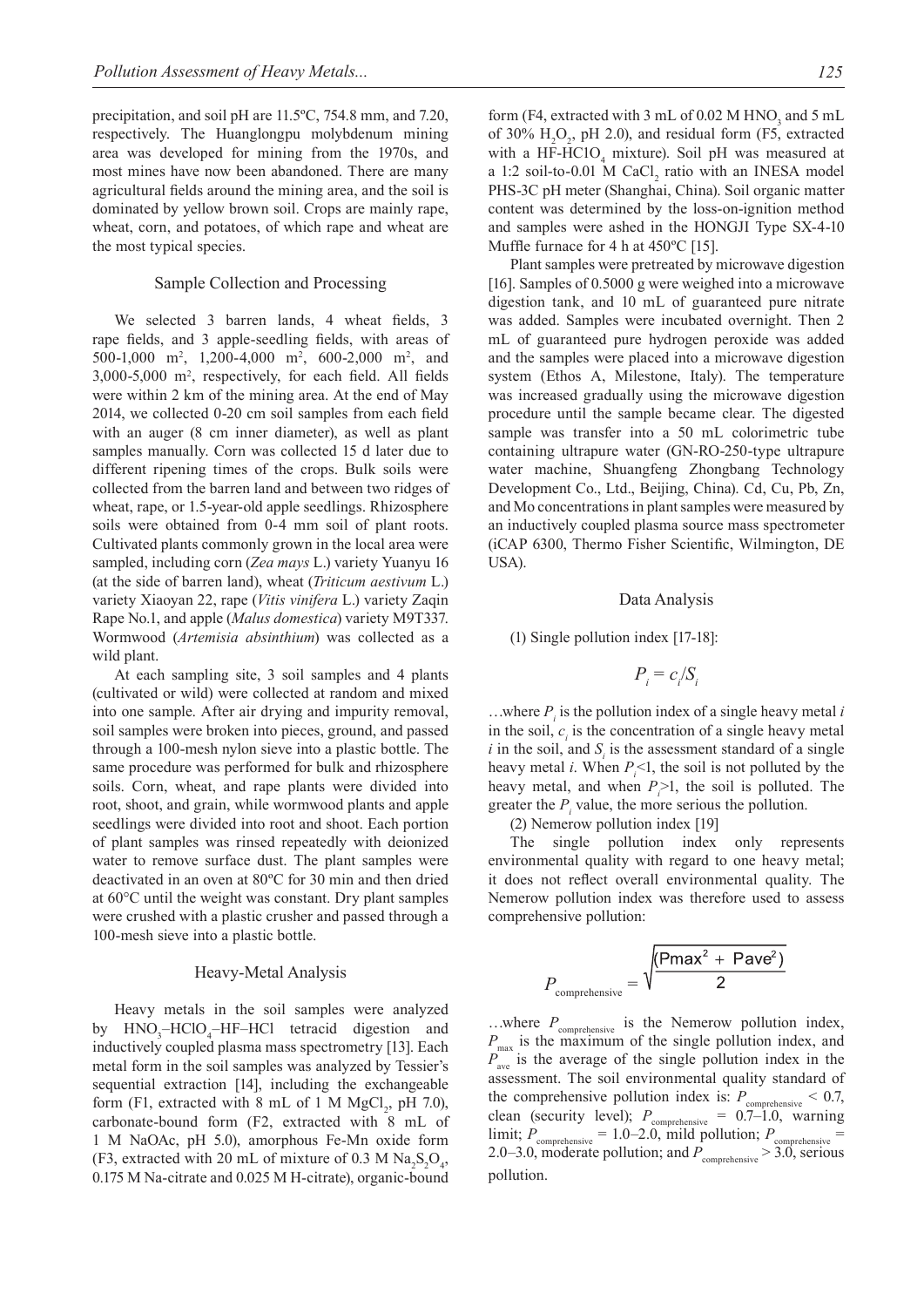(3) Enrichment coefficient [20]: the ratio of heavymetal concentration in plants and soils represents the enrichment capacity of plants for heavy metals:

$$
E_c = C_p/C_s
$$

...where  $E_c$  is the enrichment coefficient,  $C_p$  is the heavy metal content in plants, and  $C_s$  is the heavy metal content in soil.

(4) Transfer coefficient [21]: the ratio of heavy-metal concentration in plant shoots and roots represents the capacity of heavy metals to be transported from the roots to shoots:

$$
T_c = C_{sh}/C_r
$$

...where  $T_c$  is the transfer coefficient,  $C_{sh}$  is the heavy metal content in shoots of plants, and  $C_r$  is the heavy metal content in roots of plants.

One-way analysis of variance was conducted at *P<*0.05, followed by a multiple comparison least significant difference test. Statistical analysis and figure drawing were performed using SPSS Statistics 18.0 (SPSS Inc., Chicago, IL, USA) and Excel 2003 (Microsoft Corp., Redmond, WA, USA).

# **Results and Discussion**

#### Variations in Heavy-Metal Concentrations in Soils

The total heavy-metal concentrations in soils with different land-use types around the molybdenum mining area are shown in Table 1. Soil Cu concentrations in the barren land, wheat, and rape fields were significantly lower than those in the seedling field. Soil Cd concentration showed the opposite trend and the concentrations in the rape and seedling fields were significantly lower than those in the barren land and wheat field. There were no significant differences in soil Pb concentration between the wheat and rape fields, both of which were significantly lower than the concentrations in the barren land and seedling field. Soil Mo and Zn concentrations in the barren land were the highest, with no significant differences between the other land-use types.

Soil Cu and Pb concentrations in the seedling field ranked the highest, which reached 18.7 and 52.6 times the soil background value in Shaanxi Province, and 11.5 and 31.7 times the National Environmental Quality Standard for Soils in China, respectively. The highest soil concentrations of Cd, Zn, and Mo were found in the barren land, which reached 61.8, 7.16, and 14.4 times the soil background value in Shaanxi Province, respectively. The soil concentrations of Cd and Zn were 37.1 and 4.97 times higher than the National Environmental Quality Standard, respectively. The average total concentrations of the different heavy metals were as follows: Cu 270 mg·kg−1, Cd 4.47 mg·kg−1, Pb 881 mg·kg−1, Mo 193 mg·kg−1, and Zn 406 mg·kg−1. All of these values exceeded the background value of the National Environmental Quality Standard and the soil background value in Shaanxi Province [22].

The above results indicate that the soils in the study area suffer different levels of heavy-metal pollution, and the pollution status of the different heavy metals varies among sampling sites. This is consistent with the results of Zhong [23], who investigated heavy-metal pollution of soils under different farmland-use types in Xuwen County, Guangdong Province, China. The heavy-metal concentrations in the soils around the molybdenum mining area are related to land-use type, and there are differences among the various land-use types. The variable coefficients of heavy metal concentrations among land-use types ranked  $Cd > Cu > Pb > Mo > Zn$ (Table 1). This indicates that Cd soil pollution around the molybdenum mining area is most affected by landuse type. As reported, land use type and agricultural management practices could affect soil quality through altering soil physical and chemical properties and in the soil biotic community, which then influence heavy metal accumulation [24] .Our result is in agreement with the

| Items                                                                                             | Cu            | C <sub>d</sub>     | Pb             | Mo                       | Zn              |
|---------------------------------------------------------------------------------------------------|---------------|--------------------|----------------|--------------------------|-----------------|
| Barren land                                                                                       | $265 \pm 10a$ | $7.4 \pm 0.2a$     | 998 $\pm$ 6a   | $287 \pm 11a$            | $497 \pm 10a$   |
| Wheat field                                                                                       | $211 \pm 15a$ | $4.95 \pm 0.26$ ab | $736 \pm 21b$  | $193 \pm 7b$             | $414 \pm 12b$   |
| Rape field                                                                                        | $203 \pm 11a$ | $2.90 \pm 0.38$    | $664 \pm 19b$  | $190\pm 4h$              | $387 \pm 10$ hc |
| Apple seedling field                                                                              | $401 \pm 11b$ | $2.62 \pm 0.35c$   | $1126 \pm 26a$ | $201 \pm 10b$            | $426 \pm 11b$   |
| Average                                                                                           | 270           | 4.47               | 881            | 193                      | 406             |
| Variable coefficient/%                                                                            | 28.6          | 49.6               | 24.7           | 6.00                     | 4.26            |
| Soil background value in Shaanxi Province <sup>[22]</sup>                                         | 21.4          | 0.12               | 21.4           | 20.0                     | 69.4            |
| Background value of National Environmental Quality<br>Standard for Soils in China (GB 15618-1995) | 35.0          | 0.20               | 35.5           | $\overline{\phantom{0}}$ | 100             |

Table 1. Heavy metal concentrations of soils with different land use types around the molybdenum mine (mg·kg<sup>-1</sup>, n = 3).

Note: Lowercase letter represents significant difference of the same heavy metal between different land use types ( $P < 0.05$ , by LSD test)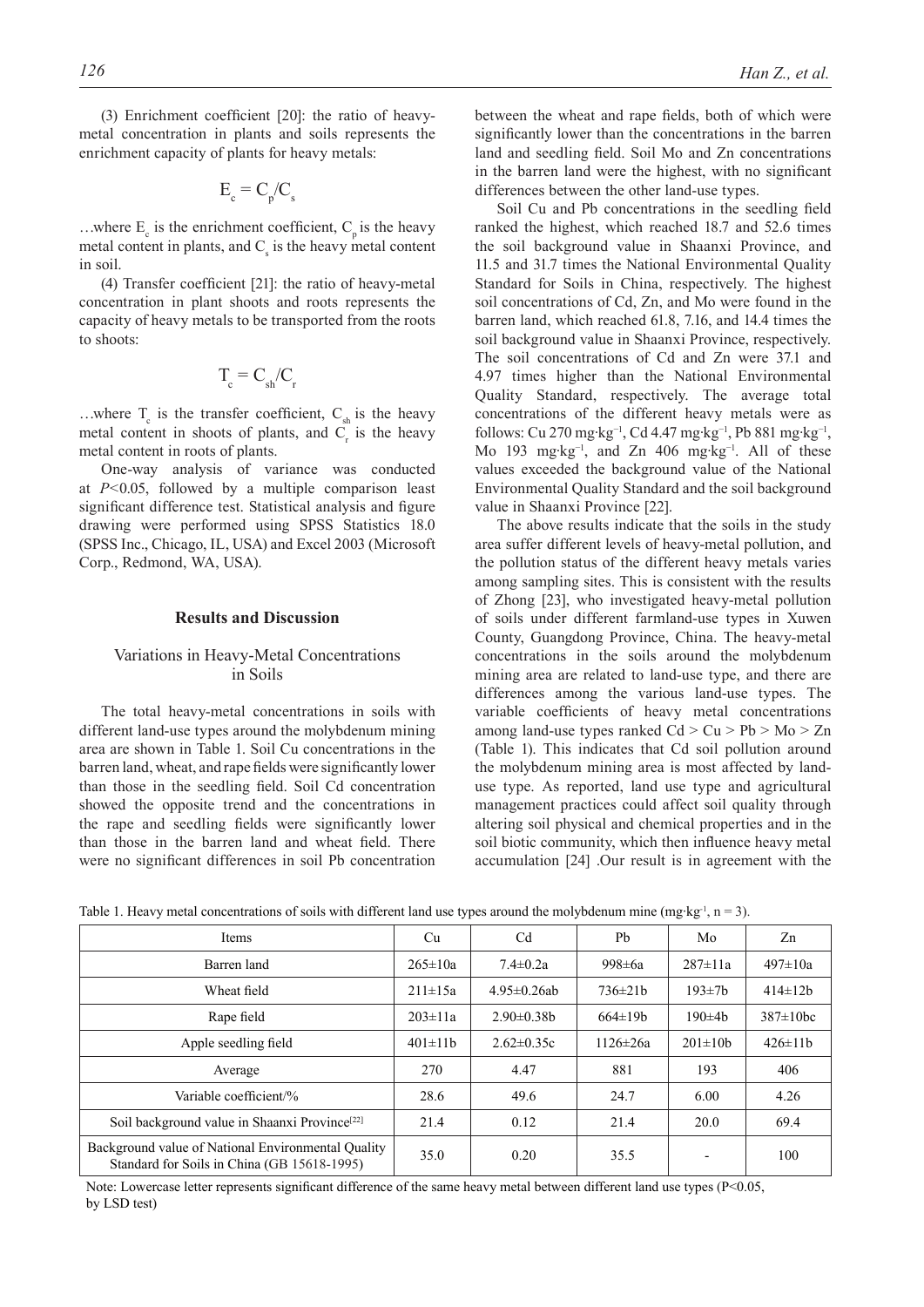

Fig. 1. Concentrations of different forms of heavy metals in bulk and rhizosphere soils with different farmland land use types; note: Sampling sites - Bl (Barren land), Wf (Wheat field), Rf (Rape field), and Sf (Seedling field); metal forms - F1, exchangeable form; F2, carbonate-bounded form; F3, amorphous Fe-Mn oxide form; F4, organic-bound from, and F5, residual form.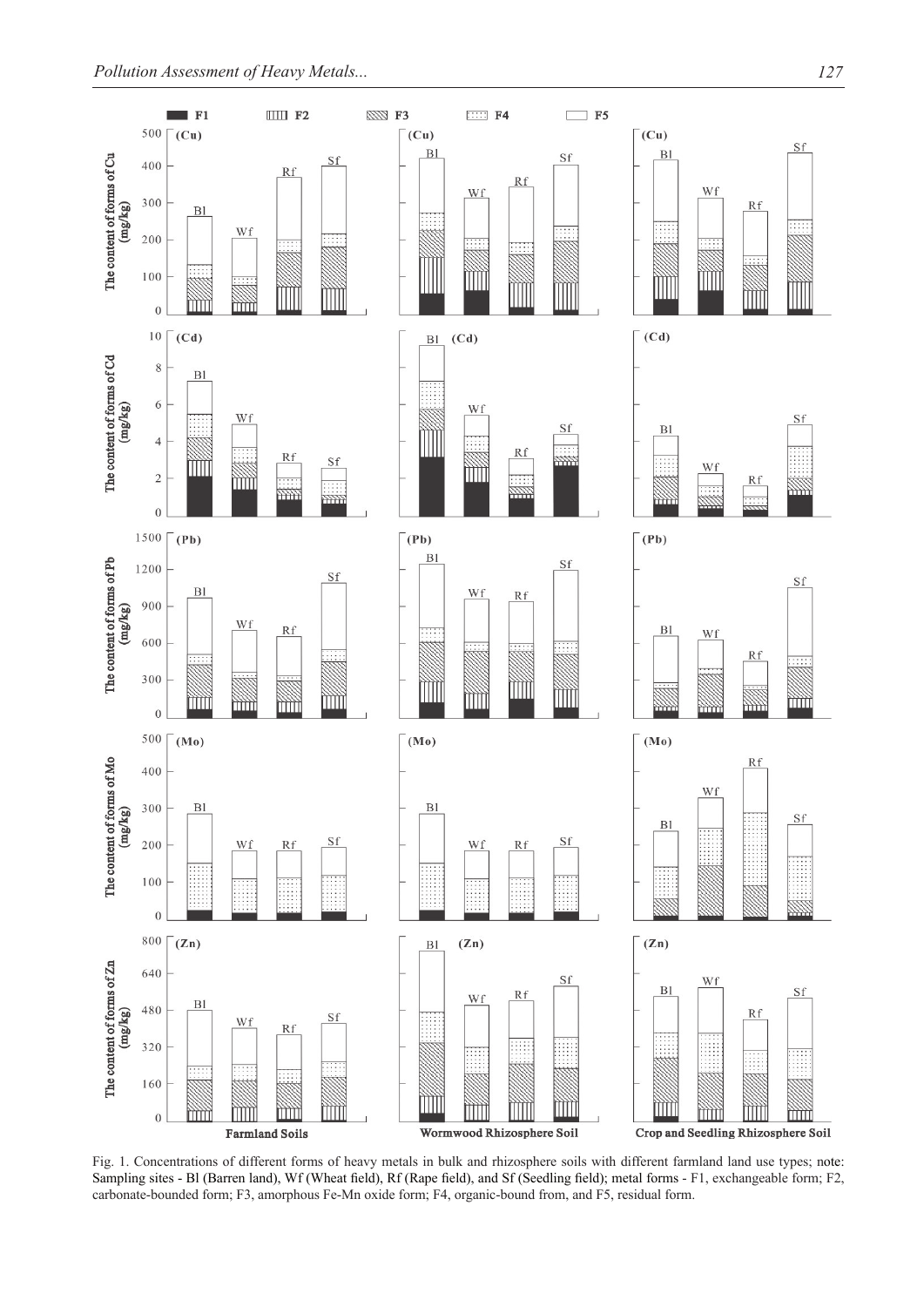#### Variations in Heavy-Metal Forms in Soils

The forms of heavy metals present in soils around the molybdenum mine differed among the various land-use types (Fig. 1). Under the different farmland use types, there were differences in the percentage of specific forms in the total concentration of heavy metals between bulk soil, rhizosphere soil, and different rhizosphere soils. For 5 heavy metals, there were different chemical speciation distributions even with the same land use, which were consistent with previous studies [26-27]. The available forms of Mo and Zn (F1+F2) in each field made up the smallest percentage, after the available forms of Cu and Pb. The available forms of Cd accounted for the largest percentage in each field. This indicates that Cd has the highest activity in soils around the mining area and has the greatest possibility for soil pollution, in agreement with the finding of Guo et al. [28] from polluted urban soils.

The total Cu concentrations in wheat and rape fields were lower than those in the barren land and seedling fields. For all tested soils, Cu were predominantly associated with the residual fraction (F5), which is similar to the previous study [26]. The percentage of available Cu in wormwood and crop rhizosphere soils was significantly higher than that in bulk soils, and there was no significant difference in available Cu between wormwood and crop rhizosphere soils. As it is known, rhizosphere soils generally have distinct soil properties compared with bulk soils, which indirectly affect heavy metal distribution [29-30]. In bulk soils, available Cu accounted for the largest percentage in the rape field; in rhizosphere soils, the percentage of available Cu in wormwood rhizosphere soils was the highest (Fig. 1).

The total Cd concentration in farmland bulk soils, wormwood rhizosphere soils, and seedling rhizosphere soils was higher than that in crop rhizosphere soils. The dominant Cd fraction changed as the land uses altered, which is different with the Cu speciation distribution. The similar results were also reported that Cd dominant fraction was different among various soils [31]. The percentage of available Cd also differed between bulk soils and rhizosphere soils. The percentage of available Cd ranked barren land  $>$  wheat field  $>$  rape field  $>$ seedling field in bulk soils; seedling field > barren land > wheat field > rape field in wormwood rhizosphere soils; and seedling field > wheat field > barren land > rape field in crop rhizosphere soils (Fig. 1).

Total Pb concentration was highest in wormwood rhizosphere soils and lowest in crop rhizosphere soils. The dominant fraction of Pb also changed with different land uses. However, it was found that in B1 and Sf, Pb mainly existed as the exchangeable form, which might be determined by their low organic matter content ( $\sim$ 9 g/kg). The percentage of available Pb ( $F1 + F2$ ) was the highest in rape rhizosphere soils. The total

concentration of Mo in bulk soils was lower than that in wormwood and crop rhizosphere soils. The percentage of available Mo was lowest in crop rhizosphere soils. The percentage of available Mo in the rape field was significantly lower than that in the other 3 types of fields. The differences in total Zn concentration were similar to those for the Mo concentration, with the highest concentration in wormwood rhizosphere soils, followed by crop rhizosphere soils, and lowest in bulk soils. The percentage of available Zn in wormwood rhizosphere soils was the highest (Fig. 1).

There were differences in the heavy-metal forms between bulk soils and rhizosphere soils. The concentration of available heavy metals in wormwood rhizosphere soils was significantly higher than that in crop rhizosphere soils, which indicates the potential of the wormwood rhizosphere environment for activating and absorbing heavy metals in soils to a large extent. Wormwood is considered to be a plant with high resistance to heavy metals [32]. The concentration of available heavy metals in crop rhizosphere soils was relatively low, which indicates that the rhizosphere soil environment of crops is unfavorable for activating heavy metals. This is consistent with the study of Martínez-Alcalá et al. [33], and also explains why the soil around the mining area is polluted, but the crops are not. The reason for the high total concentration of Mo and the low percentage of available Mo in crop rhizosphere soil may be that the crops maintain Mo and other heavy metals in a stable combined state in the rhizosphere environment, and thus reduce the pollution of heavy metals.

# Pollution Status of Soils

From the above analysis, we conclude that the main heavy-metal pollutants in the soils of the study area are Cu, Cd, Pb, Mo, and Zn. This is consistent with the pollutant elements previously found in the soils around molybdenum mining areas [25, 34]. Mo is an essential element for plants, but there is no standard level for this element in the National Environmental Quality Standard for Soils in China [35]. Thus, we use the 4 associated heavy metals, Cu, Cd, Pb, and Zn, in soils around the molybdenum mining area for the pollution assessment indices in this study. Based on the assessment standard for soils around the mining area (Table 2), bulk soils were determined to be at the level III standard (there is no level III standard for Cd, so level II standard was used), and

Table 2. National environmental quality standard for soils in China (GB 15618-1995) (mg·kg-1).

| Level     | pН                    | Cu  | C <sub>d</sub> | Ph  | Zn  |
|-----------|-----------------------|-----|----------------|-----|-----|
| Level I   | Natural<br>background | 35  | 0.2            | 35  | 100 |
| Level II  | <6.50                 | 50  | 0.3            | 250 | 200 |
| Level III | >6.50                 | 400 | 1.0            | 500 | 500 |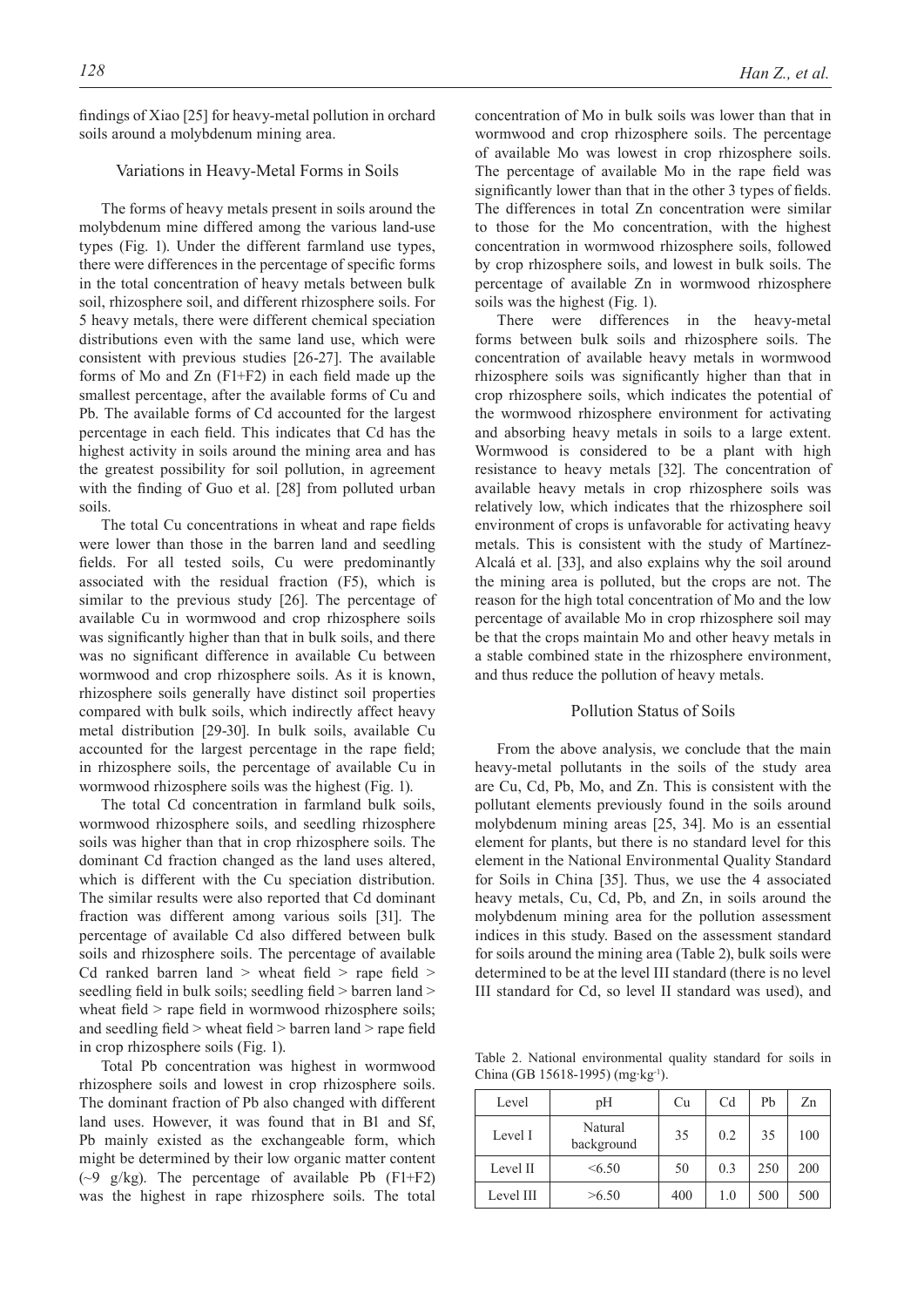| Sampling site        | pH value | Organic matter content $(g/kg)$ | $P_{Cu}$ | D<br>Cd | Pb   | D<br>Zn | D<br>comprehensive |
|----------------------|----------|---------------------------------|----------|---------|------|---------|--------------------|
| Barren land          | 5.82     | 8.6                             | 0.66     | 7.41    | 2.00 | 0.99    | 5.59               |
| Wheat field          | 7.62     | 18.3                            | 0.53     | 4.95    | 1.47 | 0.83    | 3.76               |
| Rape field           | 6.21     | 12.4                            | 0.51     | 2.90    | 1.33 | 0.77    | 2.27               |
| Apple seedling field | 6.08     | 9.6                             | 1.01     | 2.62    | 2.25 | 0.85    | 2.20               |

Table 3. pH, organic matter content, and pollution indices of soils at different sampling sites around the mine tailings.

the pollution of soils was assessed using the single and comprehensive (Nemerow) pollution indices.

As Table 3 shows, the average single pollution index in soils around the molybdenum mining area ranked  $Cd > Pb > Zn > Cu$ . This indicates that the soils around the molybdenum mining area are mainly polluted by Cd and Pb. The single pollution index of Cu in the soil of the seedling field slightly exceeded the limit, and there was no Cu pollution in soils in the other fields. Zn was not a soil pollutant in any of the fields. In terms of the comprehensive pollution index, all 4 types of fields were polluted moderately or severely, ranking barren land > wheat field > rape field > seedling field. The comprehensive pollution index was greater than 3 in soils of the barren land and wheat field, indicating severe pollution. The comprehensive pollution index was as high as 5.59 in soil of the barren land. The comprehensive pollution index was within the range of 2-3 in the rape and seedling fields, indicating moderate pollution.

Regardless of the pollution index used, the results showed that the soils around the molybdenum mining area are polluted by heavy metals in different degrees. Combined with the pollution of crops, we conclude that soils have been polluted severely by heavy metals around the molybdenum mining area, but wheat is not polluted. This may be because the edible parts of crops tested in this study are grains, and wheat can reduce heavy-metal damage to its grains by filtering via the root, stem, and leaf [36]. Taking into account the local soil conditions, we note that the pH value is greater than 6.5 with a high organic matter content. Soil organic matter and pH may influence the transfer and transformation of heavy metals in soils, and a high pH value and organic matter content can immobilize heavy metals in soils [10, 26]. This result also highlights the risk of associated heavy-metal pollution to surrounding soils when exploiting a mine with many associated elements.

# Variations in Heavy-Metal Concentrations in Plants

The crops, corn, wheat, and rape showed different levels of heavy-metal absorption, and the heavy-metal concentrations in different parts of the crops ranked root  $>$  shoot  $>$  grain (Table 4). The path of elements from the soil into vegetative and reproductive organs of a plant can be structured into distinct processes that vary in relevance depending on, for instance, plant species, habitat, the developmental state, and the tissue in question [37]. The total concentrations of heavy metals in corn were higher than those in wheat and rape, as were the concentrations in the different parts of corn. The total concentrations of Cu, Pb, and Cd in wheat were the lowest, and the grain concentrations of these 3 elements were lowest in rape. The concentrations of these 3 elements in the shoots and roots of rape were higher than those in wheat, while the concentrations of Mo and Zn in the different parts of wheat were higher than those in rape.

According to the Food Security Standard for Limit of Pollutants in China (GB 2762-2017) [38], the standard

| Crop  | Plant part | Cu              | C <sub>d</sub>                        | P <sub>b</sub>    | Mo                 | Zn              |
|-------|------------|-----------------|---------------------------------------|-------------------|--------------------|-----------------|
|       | Grain      | $4.54 \pm 0.63$ | $0.156 \pm 0.0120$<br>$0.476\pm0.009$ |                   | $0.343 \pm 0.023$  | $13.7 \pm 1.0$  |
| Corn  | Shoot      | $10.8 \pm 0.8$  | $1.22 \pm 0.086$<br>$0.953\pm0.076$   |                   | $2.90 \pm 0.78$    | $15.7 \pm 1.3$  |
|       | Root       | $57.0 \pm 4.2$  | $1.73 \pm 0.13$                       | $2.97\pm0.07$     | $6.99 \pm 0.73$    | $27.8 \pm 0.5$  |
|       | Grain      | $3.24\pm 0.64$  | $0.0235\pm0.007$                      | $0.0853\pm0.012$  | $0.0576\pm0.01$    | $11.8 \pm 0.9$  |
| Wheat | Shoot      | $8.86 \pm 0.97$ | $0.224\pm0.078$                       | $0.204 \pm 0.014$ | $0.784\pm0.012$    | $14.8 \pm 1.8$  |
|       | Root       | 41.5 $\pm$ 5.9  | $0.382\pm0.065$                       | $1.26 \pm 0.16$   | $2.77 \pm 0.97$    | $24.7 \pm 3.8$  |
|       | Grain      | $1.34\pm0.12$   | $0.0132\pm0.005$                      | $0.342\pm0.0119$  | $0.0243 \pm 0.007$ | $6.78 \pm 0.74$ |
| Rape  | Shoot      | $9.35 \pm 0.74$ | $0.245\pm0.037$                       | $0.535\pm0.018$   | $0.654 \pm 0.028$  | $13.8 \pm 1.3$  |
|       | Root       | $55.0 \pm 2.9$  | $0.423 \pm 0.053$                     | $1.54\pm0.06$     | $1.75 \pm 0.26$    | $20.5 \pm 1.0$  |

Table 4. Heavy metal concentrations in different parts of cultivated crops at the sampling sites (mg·kg<sup>-1</sup>, n = 4).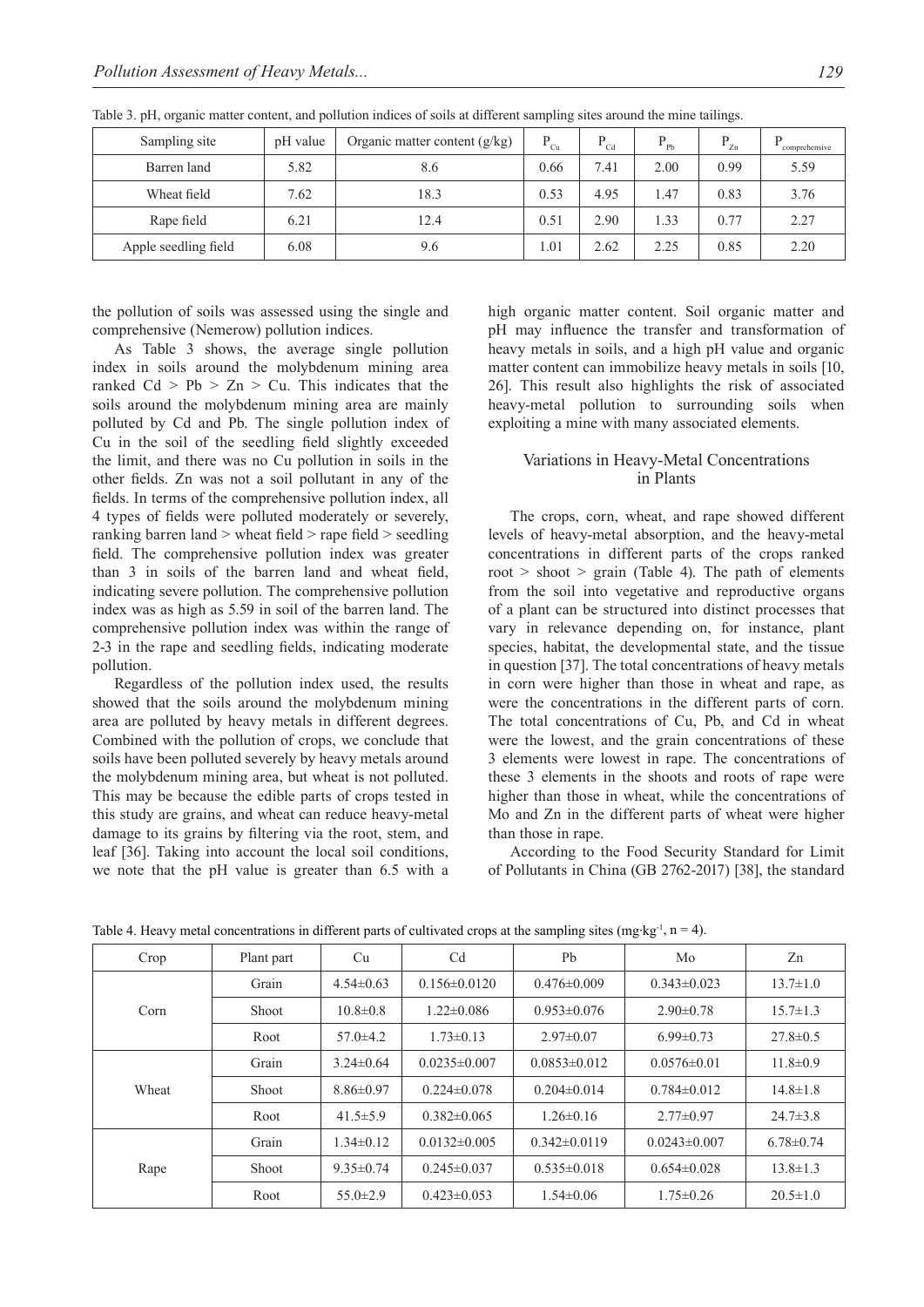| Items                                 | Cu             | Cd              | Pb              | Mo              | Zn             |
|---------------------------------------|----------------|-----------------|-----------------|-----------------|----------------|
| Barren land                           | $95.7\pm 6.4$  | $4.77 \pm 0.59$ | $55.1 \pm 0.67$ | $11.9 \pm 0.59$ | $38.6 \pm 2.6$ |
| Wheat field                           | $68.5 \pm 5.6$ | $2.71\pm0.48$   | $49.4 \pm 2.0$  | $13.6 \pm 1.9$  | $46.6 \pm 2.1$ |
| Rape field                            | $130+9$        | $1.76 \pm 0.22$ | $35.4 \pm 4.0$  | $11.6 \pm 0.7$  | $41.3 \pm 1.4$ |
| Apple seedling field                  | $179 \pm 12$   | $1.41 \pm 0.08$ | $68.2 \pm 1.0$  | $13.9 \pm 0.4$  | $53.8 \pm 1.6$ |
| Limit range in plants <sup>[28]</sup> | $5 - 30$       | $0.1 - 1.0$     | $0.1 - 10$      |                 | $20 - 150$     |
| Average                               | $118\pm8$      | $2.66\pm0.34$   | $52.0 \pm 1.9$  | $12.7 \pm 0.9$  | $45.1 \pm 1.9$ |
| Variable coefficient (%)              | 40.4           | 56.6            | 26.2            | 9.30            | 14.9           |

Table 5. Heavy metal concentrations in wild plants at the sampling sites (mg·kg<sup>-1</sup>, n = 4).

limit for Pb and Cd in cereals is  $0.2$  and  $0.1$  mg·kg<sup>-1</sup>, respectively, and the standard limit for Pb and Cd in oil crops is 0.1 mg·kg−1. The Pb concentration in corn grain at the side of barren land was 2.48 times higher than the standard limit and the Cd concentration was 1.56 times higher than the standard limit. None of the heavy-metal concentrations in wheat exceeded the standard limits. The Pb concentration in rape grain was 3.42 times higher than the standard limit. These results indicate that the corn at the side of barren land has been polluted by Pb and Cd, and the rape has been polluted by Pb.

The concentration of heavy metals in wild plants (i.e., wormwood) around the molybdenum mine is related to land-use type (Table 5), with the average concentrations of Cu, Cd, Pb, Mo, and Zn being 118, 2.66, 52.0, 12.7, and 45.1 mg·kg−1, respectively. The heavy-metal concentration in plants generally has an upper limit [39]. In the present study, the Cu concentrations in plants at all sampling sites exceeded the standard limit for general plants (5-30 mg·kg−1). Cd concentrations in plants also exceeded the range for general plants (0.1-1.0 mg· kg−1), with the highest level reaching 4.77 mg·kg<sup>-1</sup> in the barren land. In general, only a small amount of Pb accumulates in the aboveground part of plants, with a relatively narrow range of 0.1-10 mg·kg−1 (2 mg·kg−1 on average). The Pb concentrations in plants at all 4 sampling sites exceeded the above range, indicating that wild plants have a higher ability to accumulate Pb than cultivated crops.

Mo is an essential element for plants and there has been no report of Mo concentrations in plants exceeding the standard limit [40]. The Mo concentration in wormwood at all sampling sites was relatively consistent, within the range of 11.6-13.9 mg·kg−1. Zn is also an essential element for plant growth, but an excess of Zn can damage plants [41]. The Zn concentration in general plants ranged from 20 to 150 mg·kg<sup>-1</sup>, covering the levels in wormwood, 38.6-53.8 mg·kg−1. In terms of the variable coefficients, Cu and Cd ranked the highest in wormwood, with 40.4% and 56.6%, respectively; the 2 elements are therefore distributed unevenly in wild plants around the tailings.

# Enrichment and Transfer of Heavy Metals in Plants

Wheat, corn, and rape are major food and oil crops in norhtern China. Through the heavy-metal pollution status analysis of these 3 crops around the mining area, we can assess the risks of molybdenum mineassociated heavy metals on human health after they enter the human body through food consumption. Here we compare the enrichment and transfer coefficients of different heavy metals in crops and wormwood across different fields. We found that wormwood has a strong ability for concentrating and transferring heavy metals. The Pb enrichment of crops and wormwood is positively correlated with the percentage of Mo  $(R<sup>2</sup> = 0.9876)$  and Zn  $(R^2 = 0.9918)$  absorption (Table 6). This is consistent with the percentage of available heavy metals in the total amount found in this study (Fig.1).

Table 6. Enrichment coefficient of heavy metals in cultivated crops (corn, wheat, rape, and apple seedling) and wild plants (wormwood) at different sampling sites.

| Barren land<br>Heavy |          | Wheat field |          | Rape field |          | Seedling field |          |                |
|----------------------|----------|-------------|----------|------------|----------|----------------|----------|----------------|
| metal                | Wormwood | Corn        | Wormwood | Wheat      | Wormwood | Rape           | Wormwood | Apple seedling |
| Cu                   | 0.361    | 0.122       | 0.629    | 0.114      | 0.519    | 0.148          | 0.447    | 0.304          |
| C <sub>d</sub>       | 0.384    | 0.098       | 0.699    | 0.028      | 0.761    | 0.047          | 0.305    | 0.271          |
| Pb                   | 0.055    | 0.002       | 0.678    | 0.001      | 0.554    | 0.001          | 0.061    | 0.066          |
| Mo                   | 0.041    | 0.015       | 0.744    | 0.009      | 0.507    | 0.006          | 0.069    | 0.085          |
| Zn                   | 0.078    | 0.043       | 0.601    | 0.046      | 0.535    | 0.040          | 0.126    | 0.140          |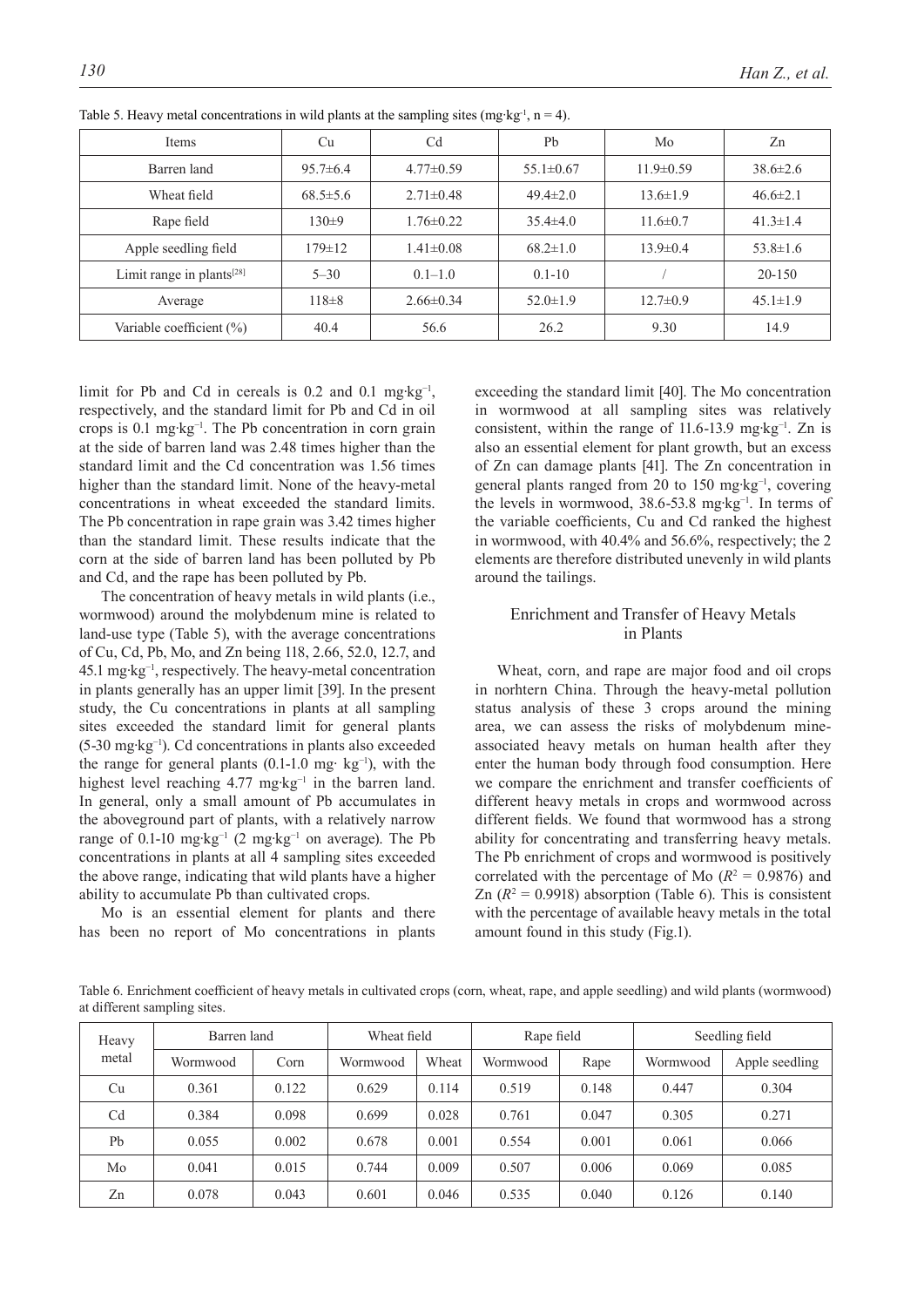|                | Barren land |       | Wheat field |       | Rape field |       | Seedling field |          |
|----------------|-------------|-------|-------------|-------|------------|-------|----------------|----------|
| Heavy metal    | Wormwood    | Corn  | Wormwood    | Wheat | Wormwood   | Rape  | Wormwood       | Seedling |
| Cu             | 0.227       | 0.134 | 0.412       | 0.158 | 0.393      | 0.098 | 0.352          | 0.562    |
| C <sub>d</sub> | 0.793       | 0.405 | 1.026       | 0.327 | 0.888      | 0.319 | 0.918          | 0.908    |
| Pb             | 0.032       | 0.246 | 0.049       | 0.230 | 0.042      | 0.286 | 0.059          | 0.170    |
| Mo             | 0.335       | 0.239 | 0.202       | 0.304 | 0.239      | 0.211 | 0.226          | 0.242    |
| Zn             | 0.808       | 0.529 | 0.846       | 0.538 | 0.693      | 0.505 | 0.587          | 0.556    |

Table 7. Transfer coefficient of plants at different sampling sites.

The enrichment coefficients of heavy metals in plants were as follows: Cu 0.114-0.629, Cd 0.028-0.761, Pb 0.001-0.678, Mo 0.006-0.744, and Zn 0.040-0.601 (Table 6). The enrichment coefficients of heavy metals in wormwood and seedlings were significantly higher than those in crops, which indicates that wormwood and seedlings have a stronger ability to enrich heavy metals. The enrichment coefficients of Cd and Cu were significantly higher than those of Pb, Mo, and Zn in wormwood and seedlings from the seedling field, which shows that these plants have a stronger ability to absorb Cd and Cu in the seedling field. Wormwood in the wheat and corn fields has a stronger ability to enrich heavy metals, confirming that wormwood has the ability to enrich heavy metals and that long-term cultivation is favorable for absorbing heavy metals by wormwood. A similar result has been reported by Li et al. regarding the adsorption of soil heavy metals by weeds in a typical industrial park [42].

In terms of the transfer coefficients of heavy metals in plants, there were significant differences between different plants at different sampling sites (Table 7). The transfer coefficients of heavy metals were as follows: Cu 0.098-0.562, Cd 0.319-1.026, Pb 0.032-0.286, Mo 0.202-0.335, and Zn 0.505-0.846. The transfer coefficients of Cd and Zn in wormwood and crops were higher, which indicates that these two metals have higher activity in plants and can transfer from roots to shoots more easily. The rate of root-toshoot translocation is a key factor in evaluating food contamination [37]. There was a correlation  $(R^2 = 0.8564)$ between the activity of heavy metals and their transfer coefficients. Abdelilah et al. reported that at a certain concentration, Zn promotes the absorption of Cd by plant roots and Cd transfer to the aboveground part of plants [43]. The transfer coefficient of Pb in wormwood was lower than that in crops and seedlings under the same

conditions, which may be due to the physical attributes of wormwood; by fixing Pb in the root, wormwood can reduce the damage of Pb to the aboveground part. This is consistent with the findings of Yang et al. [44] for paddy rice in a lead-zinc mining area, and Xu et al. [45] for wormwood in a lead-zinc mining area. A possible reason is the retention of heavy metals by plant roots.

#### Pollution Status of Crops

The pollution status of crops is used to determine the food safety of crops from a particular region. For example, the grain is an edible part of corn, wheat, and rape, and heavy metals in grain can enter the human body with food and harm human health. According to the Food Standard for Limit of Pollutants in the National Food Safety Standard of China [43, 46], the Pb concentration in cereals and oil crops is  $\leq 0.2$  and  $\leq 0.1$ mg·kg−1, respectively; the Cd concentration in corn and wheat is  $\leq 0.05$  and  $\leq 0.1$  mg·kg<sup>-1</sup>, respectively; the Cu concentration in crops is ≤10 mg·kg−1; and the Zn in crops concentration is ≤50 mg·kg−1. Based on this standard, we assessed the pollution of heavy metals in the edible part of crops from different fields using the single and comprehensive pollution indices (Table 8).

In terms of the single pollution index, the value of Cd in corn at the side of the barren land was the highest  $(3.12)$ , followed by that of Pb  $(2.48)$ , Cu  $(0.45)$ , and Zn (0.27). The pollution index of heavy metals in the wheat field was lower than one and ranked  $Pb > Cu > Zn = Cd$ . For oil plants, only Pb has a limit in the national standard at present, the pollution index of which was 3.42. In terms of the comprehensive pollution index, corn grain in the barren land was moderately polluted by heavy metals, and wheat grain in the wheat field was not polluted. The comprehensive pollution index of heavy metals for rape grain in the rape field could not be determined,

Table 8. Pollution indices of the edible part (grain) of crops at different sampling sites.

| $\sim$<br>$\tilde{\phantom{a}}$ |       |         |                          |                 |                          |                          |                 |  |
|---------------------------------|-------|---------|--------------------------|-----------------|--------------------------|--------------------------|-----------------|--|
| Sampling site                   | Crop  | D<br>Cu | $^{\bullet}$ Cd          | $^{\bullet}$ Pb | D<br>$\overline{z}$ zn   | comprehensive            | Pollution level |  |
| Barren land                     | Corn  | 0.45    | 3.12                     | 2.48            | 0.27                     | 2.47                     | Moderate        |  |
| Wheat field                     | Wheat | 0.32    | 0.24                     | 0.43            | 0.24                     | 0.37                     | No              |  |
| Rape field                      | Rape  |         | $\overline{\phantom{0}}$ | 3.42            | $\overline{\phantom{0}}$ | $\overline{\phantom{0}}$ | Yes             |  |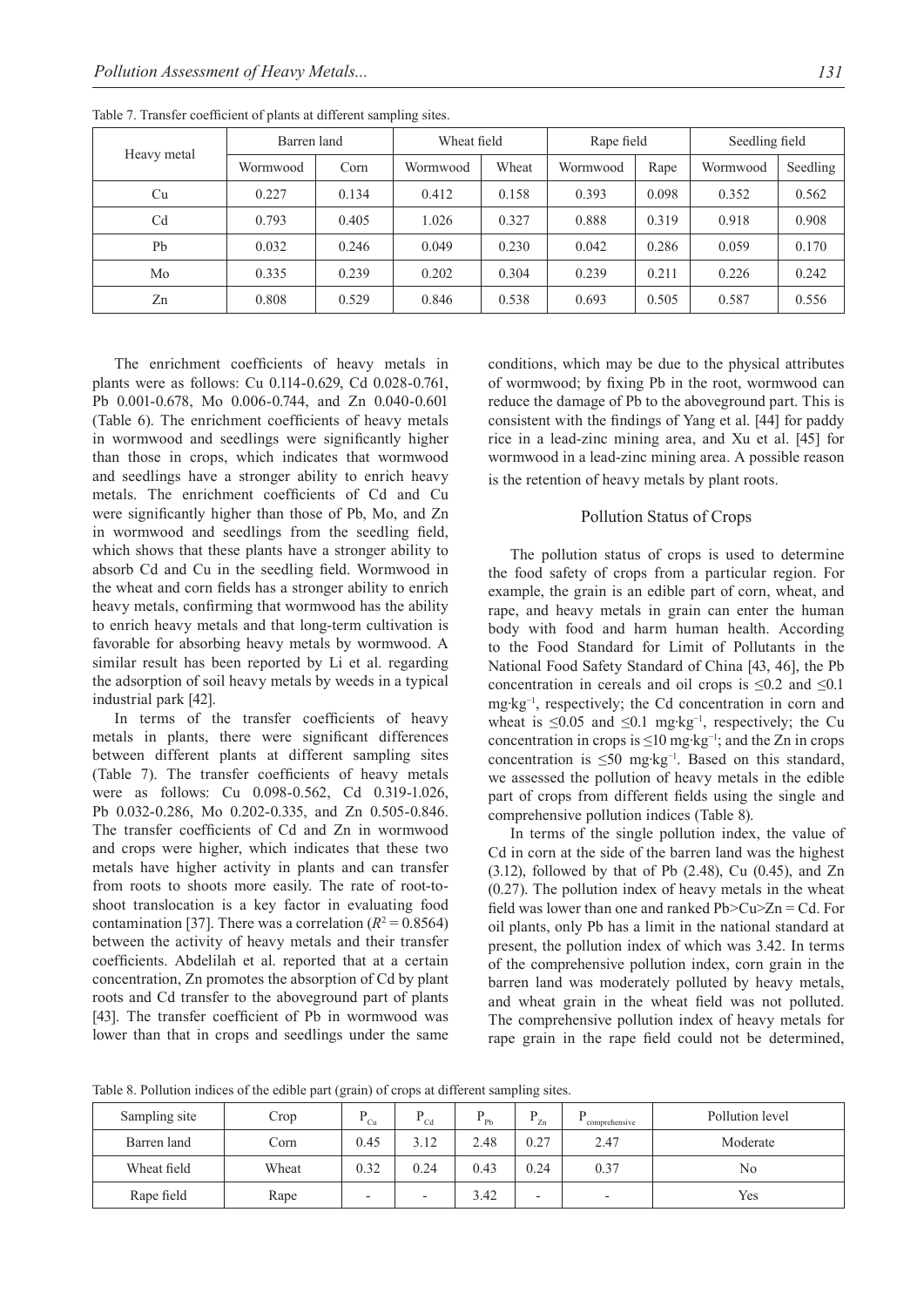but the pollution was noted according to the single pollution index of Pb. In summary, the crops around the molybdenum mining area are polluted, the influence of which on human health cannot be ignored.

# **Conclusions**

This study analyzed the concentrations and forms of Mo and associated heavy metals in the soils around a molybdenum mine in Central China. The total concentrations of Cu, Cd, Pb, Mo, and Zn in bulk soils exceeded the background values. Available Cd (exchangeable and carbonate-bound forms) accounted for the highest percentage in the total soil concentration. The barren land and wheat field were found to be severely polluted, while the rape field and apple seedling fields were moderately polluted. The heavy-metal concentrations in different parts of crops ranked root > shoot > grain. The Cd and Pb concentrations exceeded the standard limit in corn grain, whereas the Pb concentration exceeded the standard limit in rape grain. The Cu, Cd, and Pb concentrations in wormwood were higher than those in general plants. The enrichment coefficients of heavy metals in wormwood and seedlings were significantly higher than those in crops, but the transfer coefficients were lower. The pollution assessment of the edible parts of crops revealed severe pollution of corn grain, pollution of rape grain, and no pollution of wheat grain. The wheat field was polluted severely, but the wheat grain was not. A higher pH value and organic matter content in the wheat field compared with the other fields may immobilize heavy metals in the soil. Therefore, the study of pollution problems in similar molybdenum mines should primarily consider the associated heavy metals and their existing forms; soil parameters such as pH and organic matter content should also be taken into consideration when determining soil pollution status.

#### **Acknowledgements**

This work was supported by the subproject of National Key Research and Development Plan "Research and Application of Common Technology of National Quality Infrastructure" (No.2017YFF0206804) and the Natural Science Basic Research Plan in Shaanxi Province of China (No. 2014JM5217)

#### **Conflict of Interest**

The authors declare no conflict of interest.

#### **References**

1. LIU Y., ZHANG W., JI P.H., YANG X. X., CAO X. F. Cadmium contamination in six kinds of vegetables in Zhangshi irrigation area, Shenyang. Chinese Journal of Ecology. **30** (6), 1229, **2011** [In Chinese].

- 2. KIM C.S., STACK D.H., RYTUBA J.J. Fluvial transport and surface enrichment of arsenic in semi-arid mining regions: examples from the Mojave Desert, California. J. Environ. Monit. **14**, 1798, **2012**.
- 3. KHADIJA S., NORBERT C., SAM C. Variable element transfers from an illite-rich substrate to growing plants during a three-month experiment. Applied Clay Science, **57**,17, **2012**.
- 4. ZHANG C. QIU G.L., FENG X.B. Progress of study on mercury contamination in mercury mine environment. Chinese Journal of Ecology, **30**, 5, 865, **2011** [In Chinese].
- 5. XIAN P.F., ZHOU S.F., WANG M.Y., WANG X.W., CHEN B.F. Extraction of molybdenum and nickel from roasted Ni−Mo ore by hydrochloric acid leaching, sulphation roasting and water leaching. Transactions of Nonferrous Metals Society of China. **27** (1) , 220, **2017**.
- 6. WANG M.Y., WANG X.W., JIANG C.J., MA T.Q., FAN Y.Y., XIANG X.Y. Comprehensive utilization process and research status of Ni−Mo ore [J]. Chinese Journal of Rare Metals, **36** (2), 321, **2012** [In Chinese].
- 7. TIMOFEEV I., KOSHELEVA N., GUNIN P., BAZHA S., ENKHAMGALAN S. Contamination of soils with heavy metals and metalloids in the vicinity of the Erdenet coppermolybdenum mining area in Mongolia. EGU General Assembly Conference Abstracts. **16**, **2014**.
- 8. CHEN H.Y., TENG Y.G., LU S.J., WANG Y.Y., WANG J.S. Contamination features and health risk of soil heavy metals in China. Science of the Total Environment, **512**, 143, **2015**.
- 9. LI Z.Y., MA Z.W., VAN DER KUIJP T.J., YUAN Z.W., HUANG L. A review of soil heavy metal pollution from mines in China: Pollution and health risk assessment. Science of the Total Environment, **468**, 843, **2014**.
- 10. HUANG J.H., YUAN F., ZENG G.M., LI X., GU Y.L., SHI L.X., LIU W.C., SHI Y.H. Influence of pH on heavy metal speciation and removal from wastewater using micellarenhanced ultrafiltration. Chemosphere, **173**, 199. **2017**.
- 11. FANGUEIRO D., BERMOND A., SANTOS E., CARAPUCA H., DUARTE A. Heavy metal mobility assessment in sediments based on a kinetic approach of the EDTA extraction: Search for optimal experimental conditions. Analytica Chimica Acta, **459**, 245, **2002**.
- 12. ZENG Q.D., LIU J.M., QIN K.Z., ZHOU L.L. Types, characteristics, and time-space distribution of molybdenum deposits in China. International Geology Review, **55** (11), 1311, **2013**.
- 13. WAN D.J., HAN Z.X., LIU D.W., YANG J.S. Risk assessments of heavy metals in house dust from a typical industrial area in Central China. Human and Ecological Risk Assessment: An International Journal, **22** (2), 489, **2016**.
- 14. TESSIER A., CAMPBELL P. G. C., BISSON M. Sequential extraction procedure for the speciation of particulate trace metals. Anal. Chem., **51** (7), 844, **1979**.
- 15. YESILONIS I.D., JAMES B.R., POUYAT R.P., MOMEN B. Lead forms in urban turfgrass and forest soils as related to organic matter content and pH. Environmental Monitoring & Assessment, **146** (1-3), 1, **2008**.
- 16. PACHECO H. P., GIL A.R., SMICHOWSKI P., POLLA G., MARTINEZ D.L. Trace aluminium determination in biological samples after microwave digestion followed by solid phase extraction with l-methionine on controlled pore glass. Microchemical Journal, **89** (1),1, **2008**.